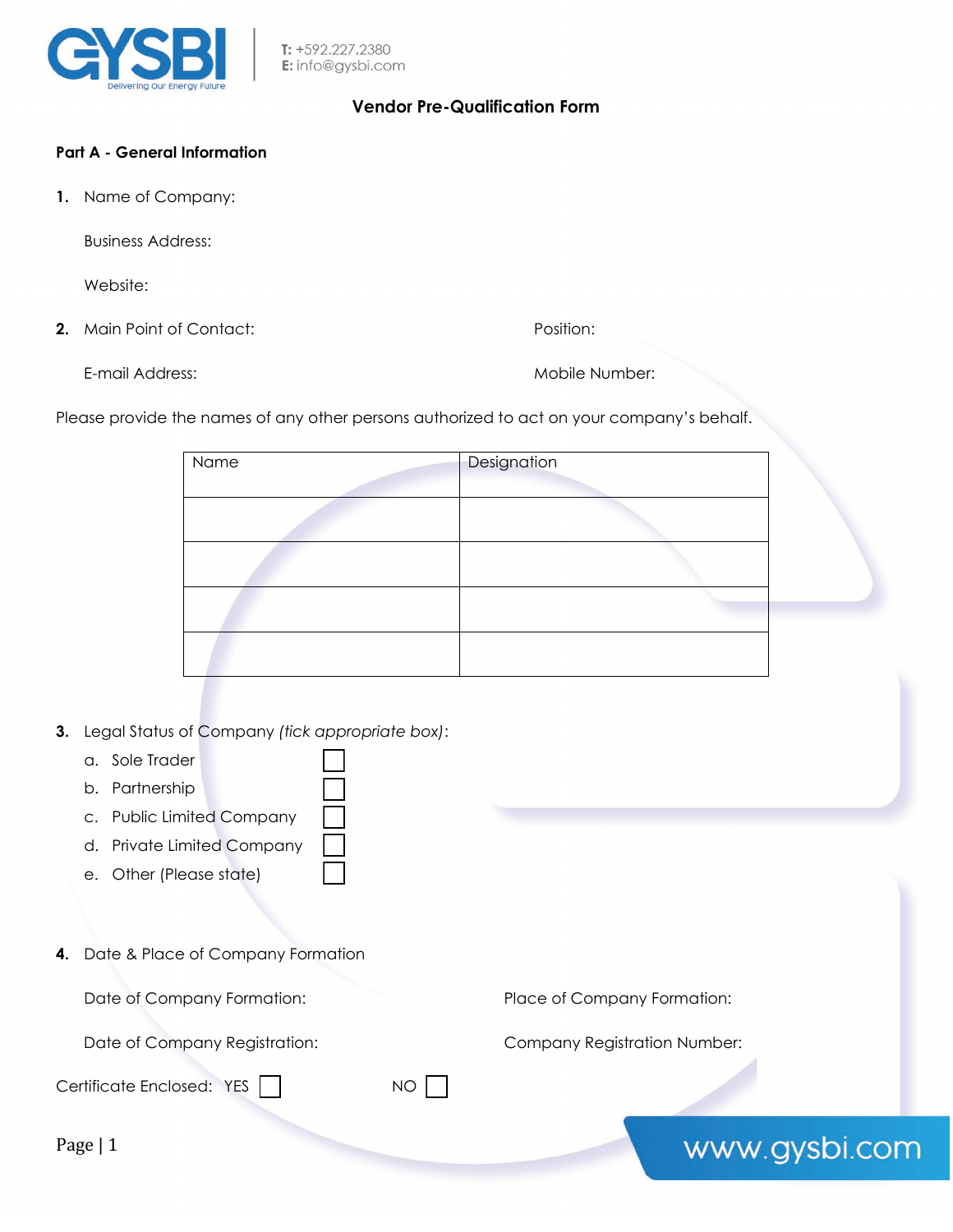

Registered Address of Company:

Brief description & history of Company's primary business:

**5.** Is the Company a consortium joint venture or other similar agreement? YES NO

www.gysbi.com

If YES, please provide details of constitution and percentage shareholdings:

| Individual/Entity | Address | % Shareholdings |
|-------------------|---------|-----------------|
|                   |         |                 |
|                   |         |                 |
|                   |         |                 |
|                   |         |                 |

**6.** Does the Company have any affiliation with GYSBI partners, i.e. LED Offshore Ltd., Pacific Rim Contractors, TotalTech Oilfield Services Inc., Muneshwers Ltd.? YES

Please Specify:

**7.** Registration with Professional Bodies Confirm if you are Registered with any trade or professional bodies: YES  $\Box$  NO  $\Box$ Please Specify: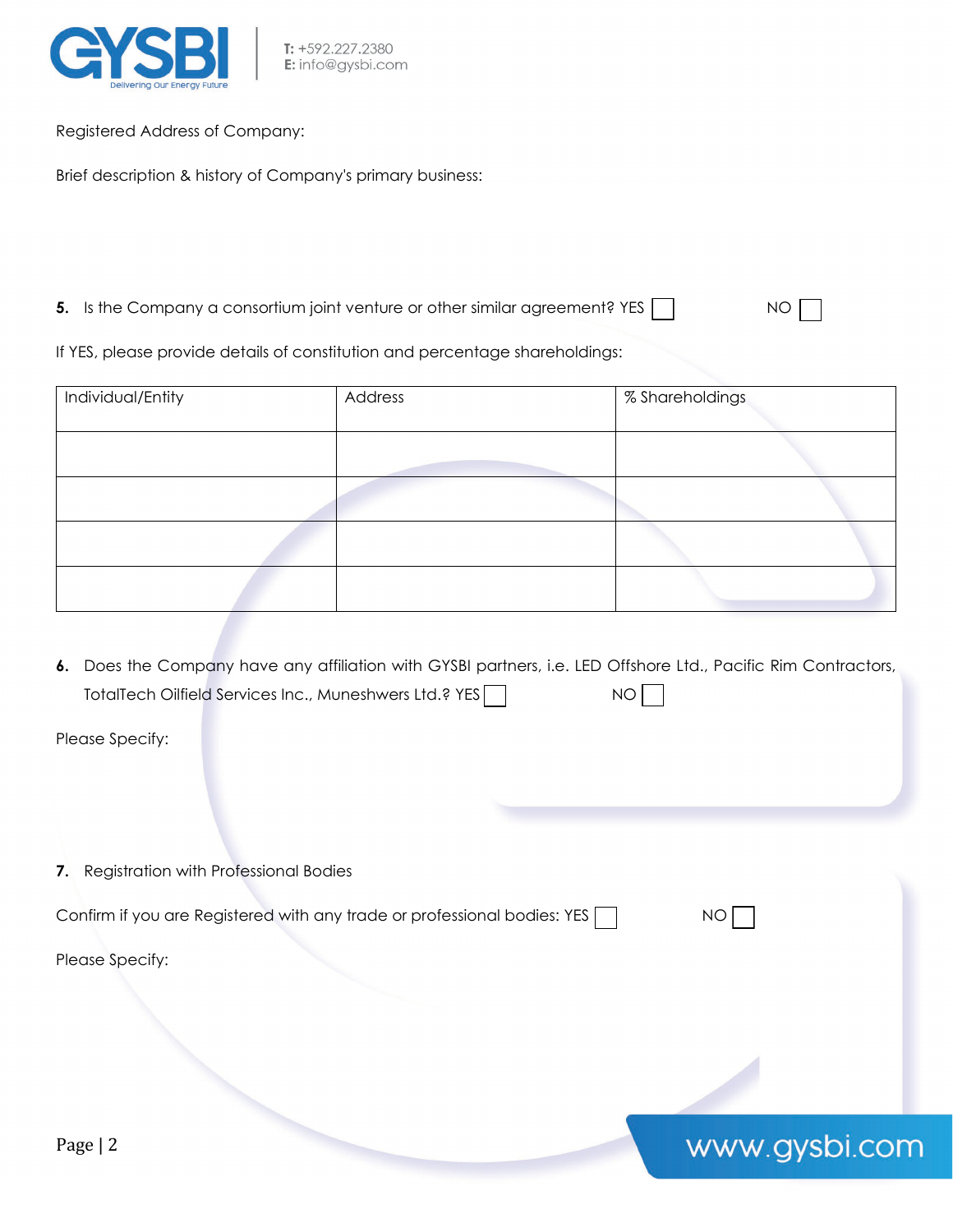

### **Part B – Financial Details**

**1.** Name of Principle Bankers:

Address of Principle Bankers:

Please attach Banker's Reference.

- **2.** Accounts Information: Please provide full report and copy of audited accounts for the past 3 years if available.
- **3.** Please provide the following information for the past 3 years if available:
	- a. Overall turnover per year
	- b. Current Assets
	- c. Current Liabilities
	- d. Any Long-Term Liabilities
	- e. Net Assets
	- f. Number of Staff
- **4.** Insurances: Please provide evidence of Employer's Liability, Public Liability and any Professional or Indemnity Insurances.

Insurances Enclosed: YES NO NO NO

www.gysbi.com

**5.** Litigation: Please provide a written statement of any pending or threatened litigation or other legal proceedings if any.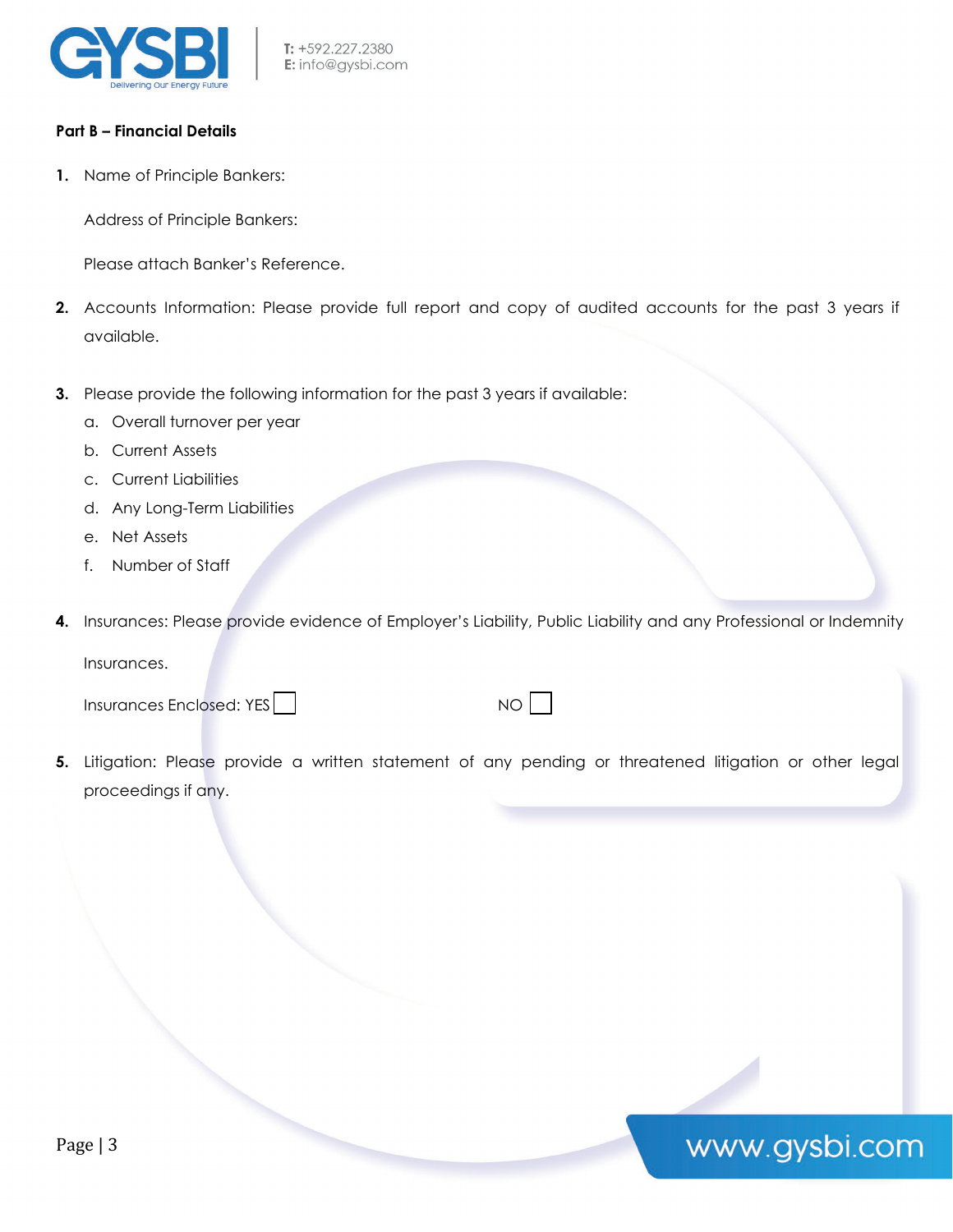

## **PART C – Technical or Professional Ability**

- **1.** Please provide details of the number of staff currently employed
	- a. Permanent Staff
	- b. Temporary or third-party staff
	- c. Total staff turnover (as a percentage of overall staff) over the past 3 years if available
	- d. Please confirm all individuals employed by your company have the relevant valid certification and/or licenses to conduct the work they are employed to do. YES  $\vert$   $\vert$  NO

### **Part D – Specific Questions**

- **1.** Please provide details of any Quality Assurance systems you are currently operating or implementing.
- **2.** Please describe your internal controls to manage delivery of goods, and/or services, to ensure on time and within specification delivery.
- **3.** Please provide details of the Safety, Security & Health System you are currently operating or implementing.

www.gysbi.com

**4.** Please confirm all, if any, SSHE breaches within the past 5 years, i.e. LTI's, MTC's etc.